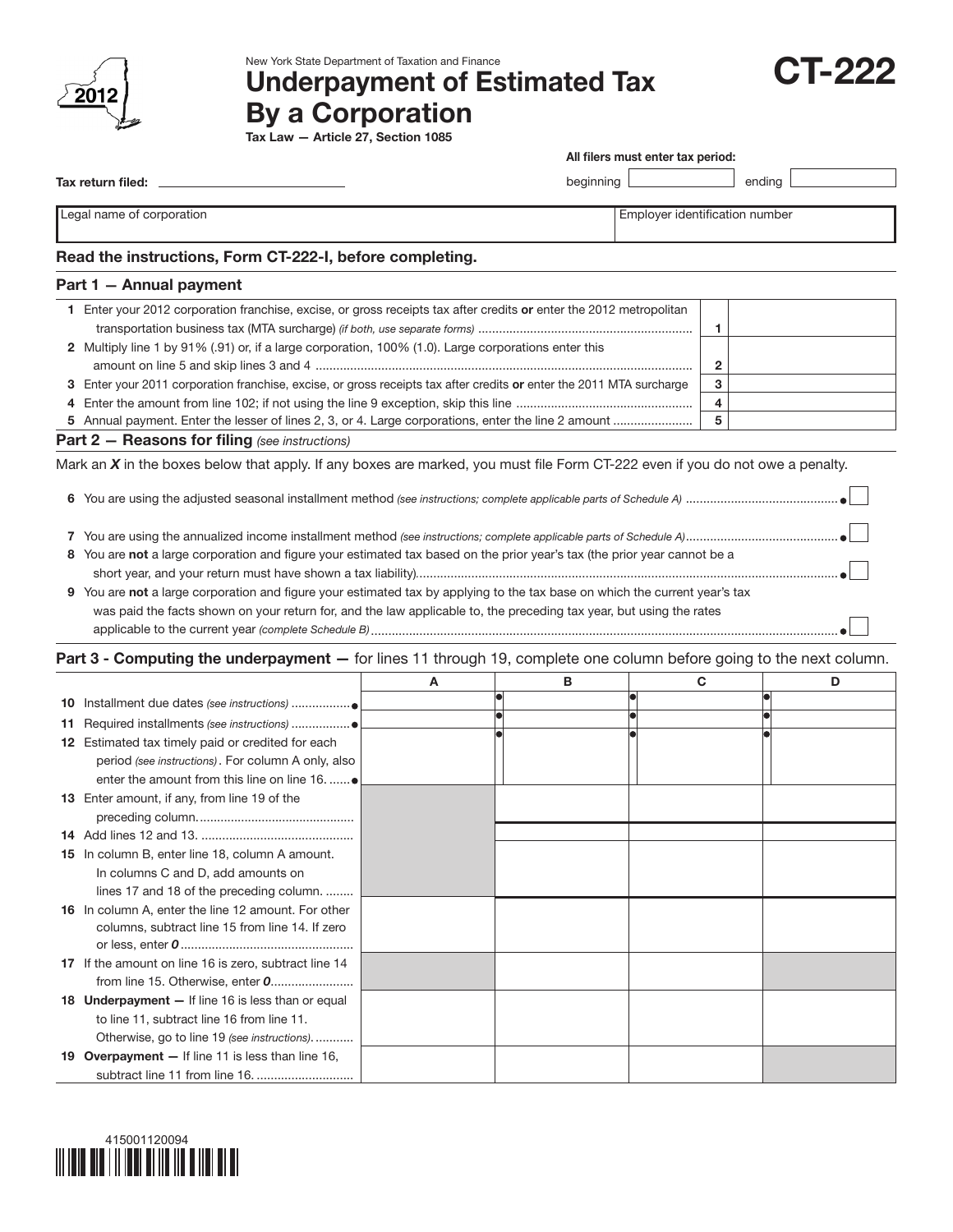| Part 4 - Computation of the underpayment                                                                                 | $\overline{A}$ | $\overline{B}$ | $\overline{\mathbf{c}}$ |    | D      |  |  |
|--------------------------------------------------------------------------------------------------------------------------|----------------|----------------|-------------------------|----|--------|--|--|
| penalty                                                                                                                  | First          | Second         | Third                   |    | Fourth |  |  |
| 20 Enter the date of payment or the 15th day of the                                                                      |                |                |                         |    |        |  |  |
| 3rd month after the end of the tax year,                                                                                 |                |                |                         |    |        |  |  |
| whichever is earlier (mm-dd-yy) (see instructions)                                                                       |                |                |                         |    |        |  |  |
| Number of days:                                                                                                          |                |                |                         |    |        |  |  |
| 21 From due date of installment to the date shown                                                                        |                |                |                         |    |        |  |  |
|                                                                                                                          |                |                |                         |    |        |  |  |
| 22 On line 21 after 3/15/12 and before 4/1/12                                                                            |                |                |                         |    |        |  |  |
| 23 On line 21 after 3/31/12 and before 7/1/12                                                                            |                |                |                         |    |        |  |  |
| 24 On line 21 after 6/30/12 and before 10/1/12                                                                           |                |                |                         |    |        |  |  |
| 25 On line 21 after 9/30/12 and before 1/1/13                                                                            |                |                |                         |    |        |  |  |
| 26 On line 21 after 12/31/12 and before 4/1/13                                                                           |                |                |                         |    |        |  |  |
| 27 On line 21 after 3/31/13 and before 7/1/13                                                                            |                |                |                         |    |        |  |  |
| 28 On line 21 after 6/30/13 and before 10/1/13                                                                           |                |                |                         |    |        |  |  |
| 29 On line 21 after 9/30/13 and before 1/1/14                                                                            |                |                |                         |    |        |  |  |
| <b>30</b> On line 21 after 12/31/13 and before 3/15/14                                                                   |                |                |                         |    |        |  |  |
| <b>31</b> On line 22 $\div$ 366 $\times$ 7.5% $\times$ amount on line 18                                                 |                |                |                         |    |        |  |  |
| <b>32</b> On line $23 \div 366 \times 7.5\% \times$ amount on line 18                                                    |                |                |                         |    |        |  |  |
| <b>33</b> On line $24 \div 366 \times \%$ * x amount on line 18                                                          |                |                |                         |    |        |  |  |
| <b>34</b> On line $25 \div 366 \times \%$ $\times$ amount on line 18                                                     |                |                |                         |    |        |  |  |
| <b>35</b> On line $26 \div 365 \times \%$ * x amount on line 18                                                          |                |                |                         |    |        |  |  |
| <b>36</b> On line $27 \div 365 \times \%$ * x amount on line 18                                                          |                |                |                         |    |        |  |  |
| <b>37</b> On line 28 $\div$ 365 $\times$ %* $\times$ amount on line 18                                                   |                |                |                         |    |        |  |  |
| <b>38</b> On line 29 $\div$ 365 $\times$ %* $\times$ amount on line 18                                                   |                |                |                         |    |        |  |  |
| <b>39</b> On line 30 $\div$ 365 $\times$ % <sup>*</sup> $\times$ amount on line 18                                       |                |                |                         |    |        |  |  |
|                                                                                                                          |                |                |                         |    |        |  |  |
|                                                                                                                          |                |                |                         |    |        |  |  |
| 42 Add line 41, columns A through D; enter here and on your franchise tax return or MTA surcharge return                 |                |                |                         | 42 |        |  |  |
|                                                                                                                          |                |                |                         | 43 |        |  |  |
|                                                                                                                          |                |                |                         | 44 |        |  |  |
|                                                                                                                          |                |                |                         | 45 |        |  |  |
| * For rates not shown, access our Web site or call the Corporation Tax Information Center (see Need help? in Form CT-1). |                |                |                         |    |        |  |  |

#### Schedule A, Part 1 — Adjusted seasonal installment method *(see instructions)*

Note: Use this method only if the base period percentage for any 6 consecutive months is at least 70%. Use lines 46 through 51 below to compute the base period percentage. When appropriate, in lieu of ENI, use the applicable tax base.

|    |                                                                                         | $A - 2009$ | $B - 2010$                      | $C - 2011$ |
|----|-----------------------------------------------------------------------------------------|------------|---------------------------------|------------|
|    | 46 Enter the period of 6 consecutive months for which the base period                   |            |                                 |            |
|    | percentage is to be computed:                                                           |            |                                 |            |
|    | through $\bullet$                                                                       |            |                                 |            |
|    | 47 Enter the ENI for the same 6 consecutive month period in preceding periods $\bullet$ |            |                                 |            |
|    |                                                                                         |            |                                 |            |
|    | 49 In each column, enter as a percentage the result of dividing that                    |            |                                 |            |
|    |                                                                                         | $\%$       | $\%$                            | $\%$       |
|    | 50 Add the percentages in line 49, columns A, B, and C; enter the result here           | $\%$       |                                 |            |
| 51 | Base period percentage: Divide line 50 by three; enter the result here                  | %          | If 70% or higher, continue with |            |
|    | Schedule A, line 52a.                                                                   |            |                                 |            |

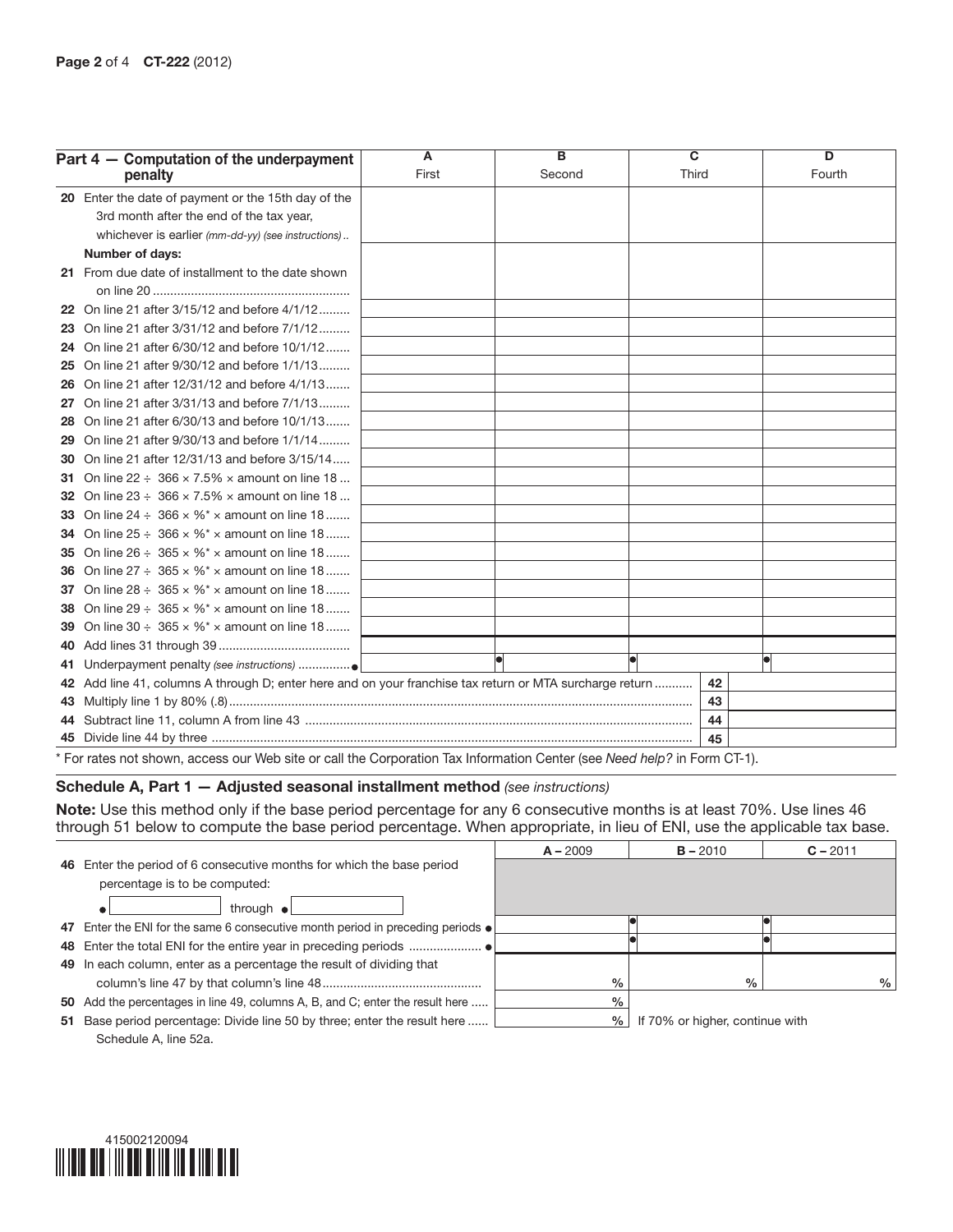|    | Enter ENI for the following:                                                          | Α | $B - 1st 5$ months | $C - 1st 8$ months | $D - 1st 11$ months |
|----|---------------------------------------------------------------------------------------|---|--------------------|--------------------|---------------------|
|    |                                                                                       |   |                    |                    |                     |
|    |                                                                                       |   |                    |                    |                     |
|    |                                                                                       |   |                    |                    |                     |
|    | 53 Enter the total of the amounts that enter into the                                 |   |                    |                    |                     |
|    | computation of ENI for 2012 for the months                                            |   |                    |                    |                     |
|    | delineated in each column                                                             |   |                    |                    |                     |
|    | Enter ENI for the following periods:                                                  |   | 1st 6 months       | 1st 9 months       | Entire year         |
|    |                                                                                       |   |                    |                    |                     |
|    |                                                                                       |   |                    |                    |                     |
|    |                                                                                       |   |                    |                    |                     |
|    | 55 Divide the amount in each column on line 52a by                                    |   |                    |                    |                     |
|    | the amount in column D on line 54a                                                    |   |                    |                    |                     |
|    | 56 Divide the amount in each column on line 52b by                                    |   |                    |                    |                     |
|    | the amount in column D on line 54b                                                    |   |                    |                    |                     |
|    | 57 Divide the amount in each column on line 52c by                                    |   |                    |                    |                     |
|    | the amount in column D on line 54c                                                    |   |                    |                    |                     |
|    |                                                                                       |   |                    |                    |                     |
| 59 |                                                                                       |   |                    |                    |                     |
| 60 |                                                                                       |   |                    |                    |                     |
|    | 61 Figure the tax on the amount on line 60 using the                                  |   |                    |                    |                     |
|    | instructions for your corporation's return                                            |   |                    |                    |                     |
|    | (see instructions for MTA surcharge)                                                  |   |                    |                    |                     |
|    | 62 Divide the amount in each of columns B and C on                                    |   |                    |                    |                     |
|    | line 54a by the amount in column D on line 54a                                        |   |                    |                    |                     |
|    | 63 Divide the amount in each of columns B and C on                                    |   |                    |                    |                     |
|    | line 54b by the amount in column D on line 54b                                        |   |                    |                    |                     |
|    | 64 Divide the amount in each of columns B and C on                                    |   |                    |                    |                     |
|    | line 54c by the amount in column D on line 54c                                        |   |                    |                    |                     |
|    |                                                                                       |   |                    |                    |                     |
| 66 |                                                                                       |   |                    |                    |                     |
|    | 67 Multiply the amounts in columns B and C of line 61                                 |   |                    |                    |                     |
|    | by columns B and C of line 66. In column D, enter                                     |   |                    |                    |                     |
|    | the amount from line 61, column D<br>68 Enter any other taxes for each payment period |   |                    |                    |                     |
|    |                                                                                       |   |                    |                    |                     |
|    | 69 Total tax before credits (add lines 67 and 68)                                     |   |                    |                    |                     |
|    | 70 Enter the amount of tax credits your corporation                                   |   |                    |                    |                     |
|    | is entitled to for the months shown in each                                           |   |                    |                    |                     |
|    | column heading above line 52a                                                         |   |                    |                    |                     |
|    | 71 Total tax after credits. Subtract line 70 from                                     |   |                    |                    |                     |
|    |                                                                                       |   |                    |                    |                     |
|    | 72 If not a large corporation, enter .91(91%).                                        |   |                    |                    |                     |
|    |                                                                                       |   |                    |                    |                     |
|    |                                                                                       |   |                    |                    |                     |